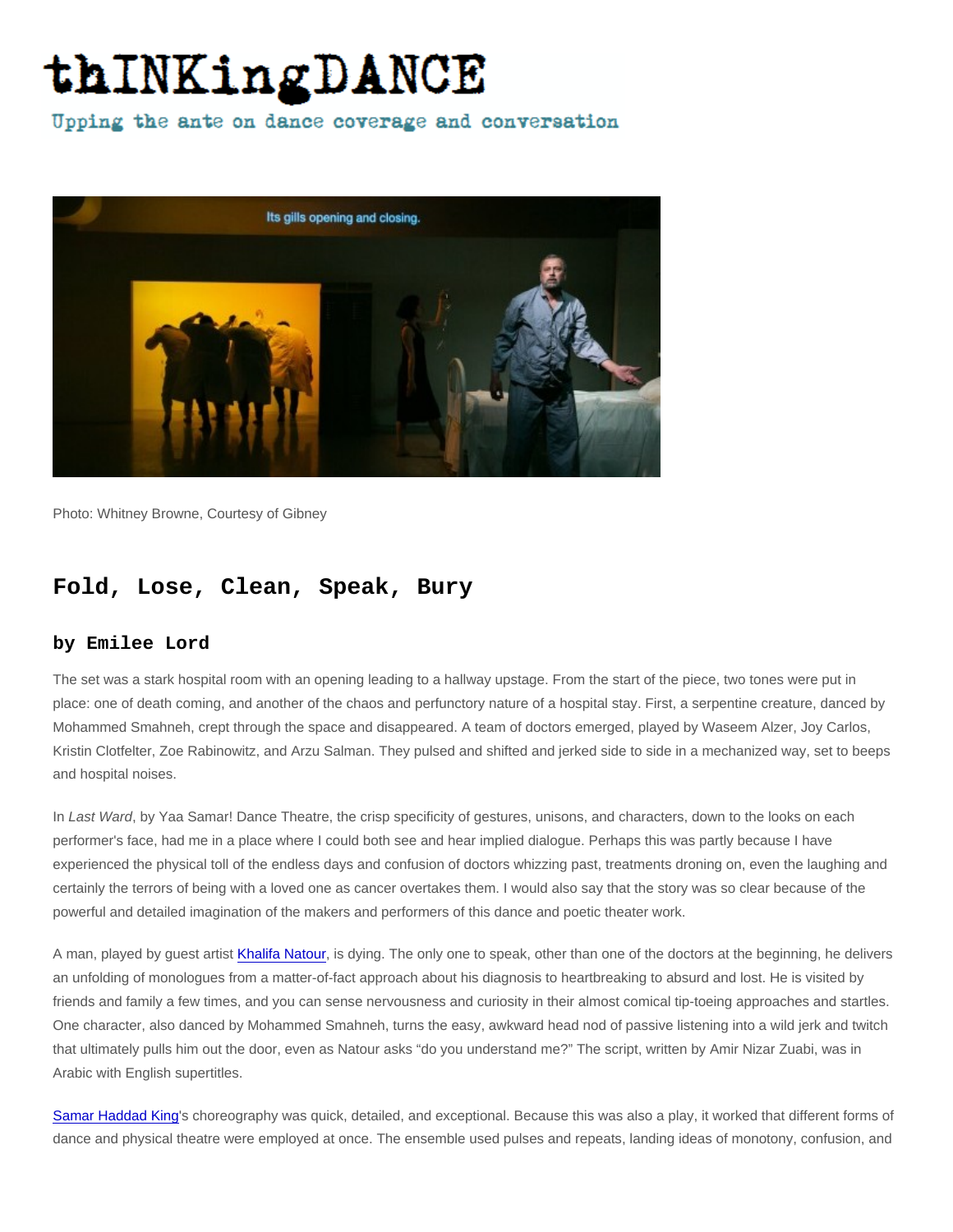ritual on the scene. Most striking were the quick-paced hand gestures of the doctors, so sharp they were almost audible, an uncanny version of the way we move our hands while speaking. Typical hand movements were elongated, or else made small and frantic, held too close to the chest, or drawn way over the body out of reach. The repetition and the exact unison took it away from a general quotidien feel to something uneasy like a fever dream.

The woman who appears to be the dying man's wife, played by [Yukari Osaka,](http://www.yukariosaka.com/about.html) helps him put pajamas on at the piece's beginning while he is being asked about his symptoms. She knocks dirt out of his shoe and sweeps it away, and it seems an insignificant gesture at first. The dirt returns later served to him for dinner, and it begins falling out of buckets, plants, and hands. Piling up, and while orderlies and doctors drop and spread out more, Osaka tries to clean it up with her hands. Natour softly lists the daily things she will do when he is gone, and she pulls all the dirt she can reach, but much more than she can visibly hold, into a spilling pile towards her chest. The soil metaphor is heavy but lends itself well, through multiplying in the space and in its scope not just to the motif of a burial, but to the work of those losing someone to clean and change and help and keep; and try and lose.

Sometimes, I felt like too much was going on. I couldn't follow everything at once and it reminded me of being at my friend's bedside, unsure of what to focus on or what information to keep, knowing there was nothing I could do, and often staring into the machines reading his vital signs, mesmerized by the hums and beeps. Things began to unravel, and energies, sounds, and gestures heightened. Speed increased. Desperation emerged, and Natour's face pulled me into his experience of the overwhelm of dying, of having no control. Over time, the doctors became less and less doctor-like until they were no longer dressed as medical staff and were crawling on the floor or flowing through unisons softer than those they started with. Was this shift because there was no longer anything medicine could do? Was there no more job for them other than to be human alongside the loss?

By the end, the space is covered in dirt. Natour's character stands over his bed, shovel in hand, and speaks of the "chaos of new life" that will replace him, and as the stage lights go down, his wife looks up into the light of the hallway, arms stretching painfully down towards the earth.

Last Ward very successfully integrated images, movement, and text. There are moments from this piece that will stay with me for a long time. The work honored loss in a way capable of holding what is funny or unwieldy or dull about illness and death. And it gently held space for the awkwardness and the desperation of the healthy toward the sick person as they begin to contain their grief. All you can do is fold a shirt, sweep, and go home.

This work was for those of us who have lost someone, which is to say this was for all of us.

## Last Ward, [Yaa Samar! Dance Theatre,](https://ysdt.org/) Gibney Presents, May 5-7, 11-12.

Image Descriptions:

## 1. Pictured (L to R): Yukari Osaka and Khalifa Natour

In the foreground a female dancer with dark hair in a black dress sweeps dirt on the floor towards her in a pile. Behind her on a bed in blue pajamas in a man sleeping on his side. In the background is a gurney covered in white pots planted with white flowers.

2. Pictured (L to R): Zoe Rabinowitz, Joy Carlos, Arzu Salman, Waseem Alzer (in doorway), Yukari Osaka and Khalifa Natour A man in a spot light and blue pajamas stands downstage left in front of his hospital bed. Behind him a dancer in a black dress walks slowly holding up an iv bag. In the background four dancers are turned away and leaning forward in long lab coats. Above all this a projection reads "Its gills opening and closing."